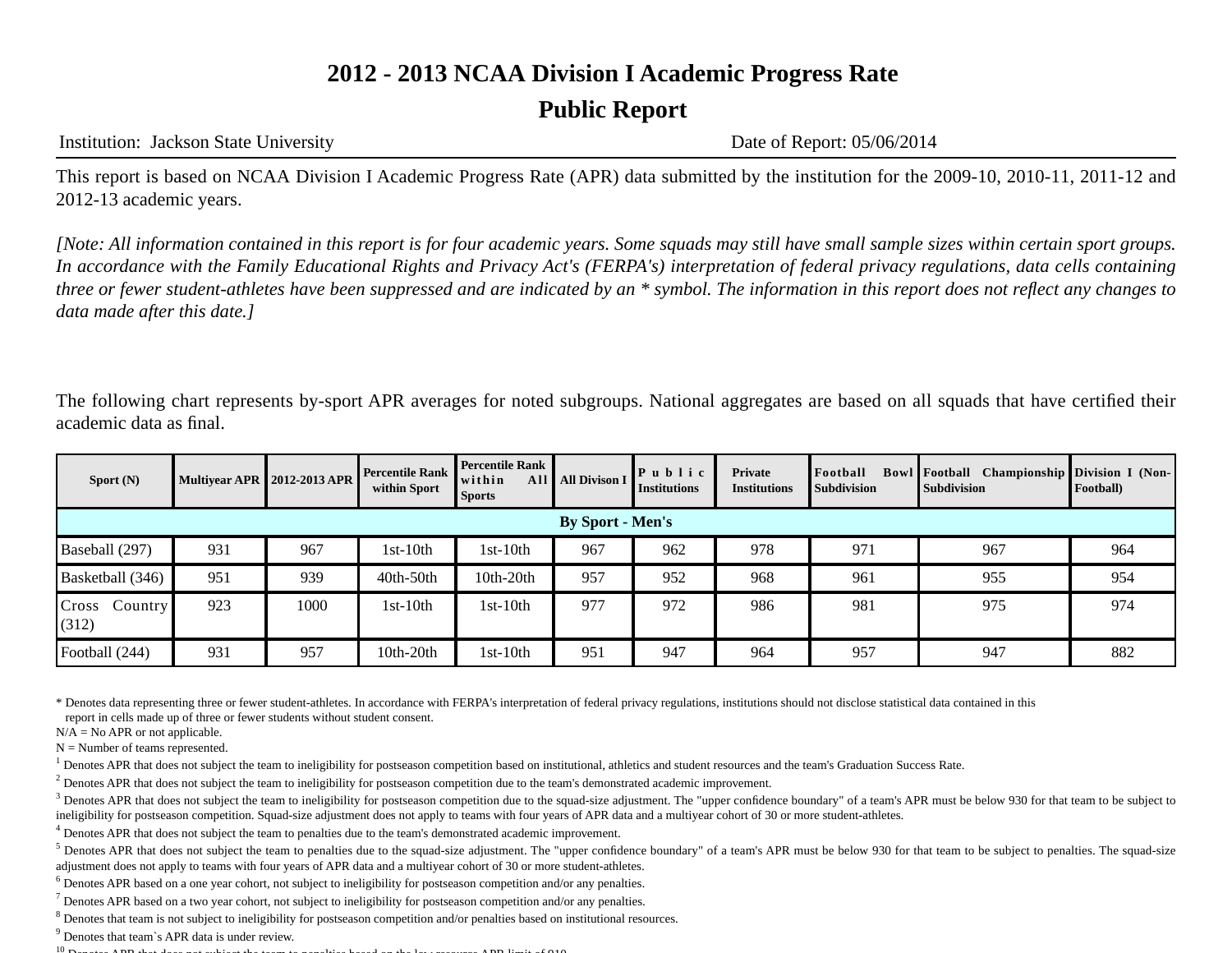#### **Public Report**

Institution: Jackson State University Date of Report: 05/06/2014

| Sport $(N)$                |           | Multivear APR 2012-2013 APR | <b>Percentile Rank</b><br>within Sport | <b>Percentile Rank</b><br>within<br>All<br><b>Sports</b> | <b>All Divison I</b> | Public<br><b>Institutions</b> | <b>Private</b><br><b>Institutions</b> | Foothall<br><b>Subdivision</b> | Bowl Football Championship<br><b>Subdivision</b> | Division I (Non-<br>Football) |  |
|----------------------------|-----------|-----------------------------|----------------------------------------|----------------------------------------------------------|----------------------|-------------------------------|---------------------------------------|--------------------------------|--------------------------------------------------|-------------------------------|--|
| Fencing (18)               | <b>NA</b> | <b>NA</b>                   | NA                                     | NA                                                       | 980                  | 970                           | 985                                   | 979                            | 980                                              | 984                           |  |
| Golf (299)                 | 991       | 1000                        | 60th-70th                              | 70th-80th                                                | 975                  | 971                           | 983                                   | 983                            | 972                                              | 969                           |  |
| Gymnastics (16)            | <b>NA</b> | <b>NA</b>                   | <b>NA</b>                              | NA                                                       | 981                  | 981                           | 989                                   | 983                            | 986                                              | 951                           |  |
| Ice Hockey (59)            | <b>NA</b> | <b>NA</b>                   | <b>NA</b>                              | <b>NA</b>                                                | 984                  | 979                           | 989                                   | 985                            | 992                                              | 981                           |  |
| Lacrosse $(63)$            | <b>NA</b> | <b>NA</b>                   | NA                                     | <b>NA</b>                                                | 975                  | 969                           | 978                                   | 980                            | 974                                              | 973                           |  |
| Skiing (11)                | NA        | NA                          | NA                                     | <b>NA</b>                                                | 978                  | 972                           | 987                                   | 987                            | 985                                              | 957                           |  |
| Soccer $(203)$             | <b>NA</b> | <b>NA</b>                   | <b>NA</b>                              | <b>NA</b>                                                | 970                  | 964                           | 975                                   | 969                            | 973                                              | 968                           |  |
| Swimming $(134)$           | <b>NA</b> | NA                          | NA                                     | NA                                                       | 977                  | 971                           | 986                                   | 978                            | 975                                              | 978                           |  |
| Tennis $(261)$             | 1000      | 1000                        | 90th-100th                             | 90th-100th                                               | 977                  | 974                           | 983                                   | 980                            | 974                                              | 978                           |  |
| Track,<br>Indoor<br>(256)  | 936       | 950                         | 10th-20th                              | $1st-10th$                                               | 967                  | 961                           | 981                                   | 969                            | 966                                              | 967                           |  |
| Outdoor<br>Track,<br>(279) | 949       | 950                         | 10th-20th                              | 10th-20th                                                | 969                  | 964                           | 982                                   | 971                            | 969                                              | 969                           |  |
| Volleyball (22)            | <b>NA</b> | NA                          | NA                                     | <b>NA</b>                                                | 981                  | 977                           | 985                                   | 979                            | 986                                              | 980                           |  |
| Water Polo (22)            | NA        | <b>NA</b>                   | NA                                     | <b>NA</b>                                                | 983                  | 978                           | 986                                   | 989                            | 988                                              | 976                           |  |
| Wrestling (77)             | NA        | <b>NA</b>                   | <b>NA</b>                              | <b>NA</b>                                                | 962                  | 958                           | 973                                   | 967                            | 960                                              | 956                           |  |
| <b>By Sport - Women's</b>  |           |                             |                                        |                                                          |                      |                               |                                       |                                |                                                  |                               |  |

\* Denotes data representing three or fewer student-athletes. In accordance with FERPA's interpretation of federal privacy regulations, institutions should not disclose statistical data contained in this

report in cells made up of three or fewer students without student consent.

 $N/A = No$  APR or not applicable.

 $N =$  Number of teams represented.

<sup>1</sup> Denotes APR that does not subject the team to ineligibility for postseason competition based on institutional, athletics and student resources and the team's Graduation Success Rate.

 $<sup>2</sup>$  Denotes APR that does not subject the team to ineligibility for postseason competition due to the team's demonstrated academic improvement.</sup>

 $3$  Denotes APR that does not subject the team to ineligibility for postseason competition due to the squad-size adjustment. The "upper confidence boundary" of a team's APR must be below 930 for that team to be subject to ineligibility for postseason competition. Squad-size adjustment does not apply to teams with four years of APR data and a multiyear cohort of 30 or more student-athletes.

<sup>4</sup> Denotes APR that does not subject the team to penalties due to the team's demonstrated academic improvement.

<sup>5</sup> Denotes APR that does not subject the team to penalties due to the squad-size adjustment. The "upper confidence boundary" of a team's APR must be below 930 for that team to be subject to penalties. The squad-size adjustment does not apply to teams with four years of APR data and a multiyear cohort of 30 or more student-athletes.

<sup>6</sup> Denotes APR based on a one year cohort, not subject to ineligibility for postseason competition and/or any penalties.

 $^7$  Denotes APR based on a two year cohort, not subject to ineligibility for postseason competition and/or any penalties.

<sup>8</sup> Denotes that team is not subject to ineligibility for postseason competition and/or penalties based on institutional resources.

<sup>9</sup> Denotes that team`s APR data is under review.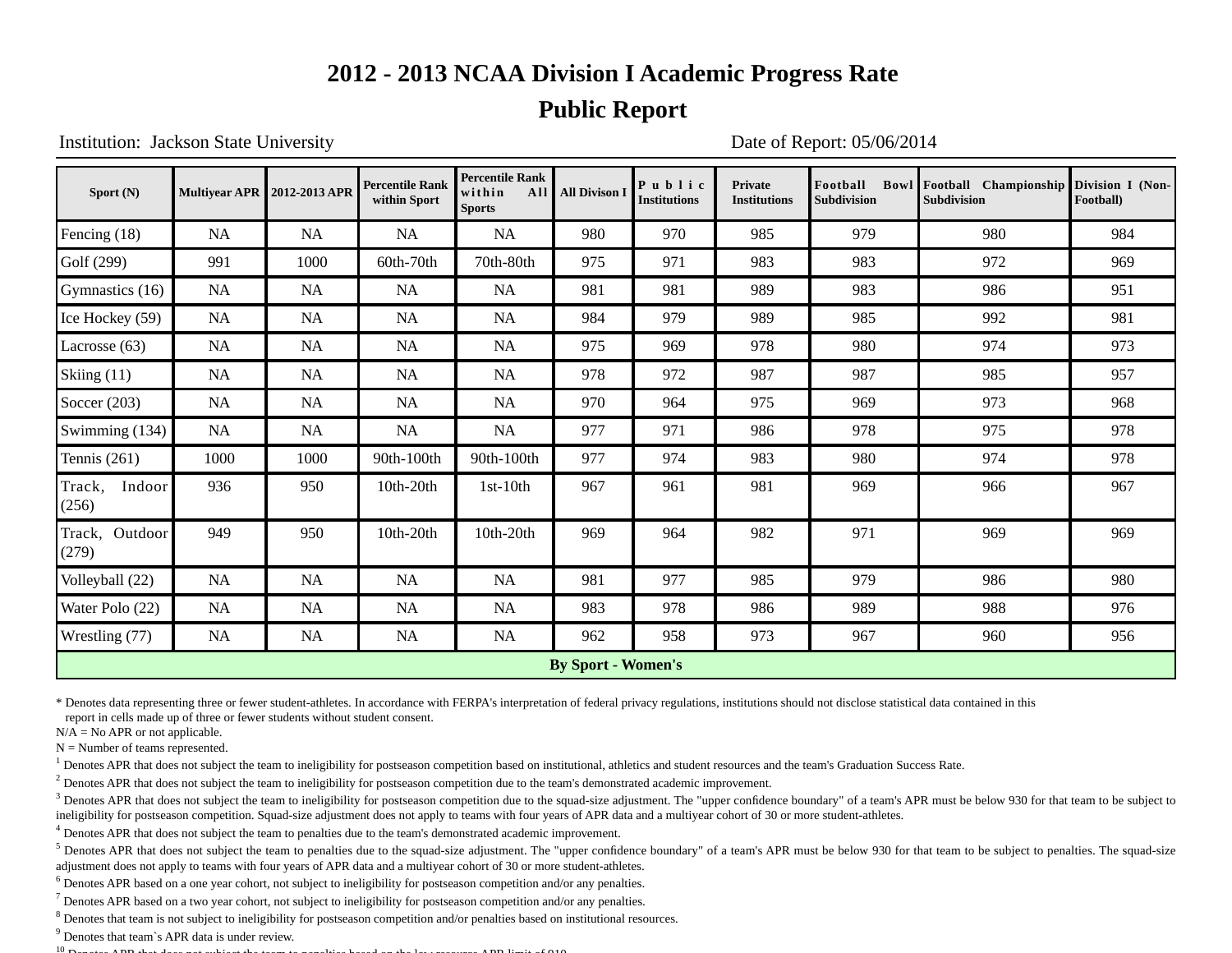#### **Public Report**

Institution: Jackson State University Date of Report: 05/06/2014

| Sport $(N)$            |           | <b>Multiyear APR 2012-2013 APR</b> | <b>Percentile Rank</b><br>within Sport | <b>Percentile Rank</b><br>within<br>All<br><b>Sports</b> | <b>All Divison I</b> | Public<br><b>Institutions</b> | <b>Private</b><br><b>Institutions</b> | Football<br>Subdivision | Bowl Football Championship<br>Subdivision | Division I (Non-<br>Football) |
|------------------------|-----------|------------------------------------|----------------------------------------|----------------------------------------------------------|----------------------|-------------------------------|---------------------------------------|-------------------------|-------------------------------------------|-------------------------------|
| Basketball (344)       | 977       | 963                                | 50th-60th                              | 40th-50th                                                | 973                  | 968                           | 983                                   | 973                     | 974                                       | 973                           |
| Bowling (34)           | 922       | 1000                               | $1st-10th$                             | $1st-10th$                                               | 971                  | 969                           | 976                                   | 991                     | 964                                       | 980                           |
| Cross Country<br>(342) | 1000      | 1000                               | 90th-100th                             | 90th-100th                                               | 985                  | 982                           | 991                                   | 985                     | 984                                       | 984                           |
| Fencing (22)           | <b>NA</b> | <b>NA</b>                          | <b>NA</b>                              | <b>NA</b>                                                | 987                  | 980                           | 990                                   | 983                     | 992                                       | 986                           |
| Field Hockey<br>(79)   | NA        | <b>NA</b>                          | <b>NA</b>                              | <b>NA</b>                                                | 988                  | 985                           | 990                                   | 986                     | 991                                       | 984                           |
| Golf (261)             | 978       | 1000                               | 20th-30th                              | 40th-50th                                                | 985                  | 983                           | 991                                   | 989                     | 983                                       | 981                           |
| Gymnastics (61)        | <b>NA</b> | <b>NA</b>                          | NA                                     | <b>NA</b>                                                | 990                  | 991                           | 990                                   | 991                     | 992                                       | 985                           |
| Ice Hockey (35)        | NA        | <b>NA</b>                          | NA                                     | <b>NA</b>                                                | 990                  | 987                           | 991                                   | 990                     | 992                                       | 989                           |
| Lacrosse (100)         | <b>NA</b> | <b>NA</b>                          | <b>NA</b>                              | <b>NA</b>                                                | 986                  | 981                           | 989                                   | 990                     | 987                                       | 982                           |
| Rowing $(88)$          | <b>NA</b> | <b>NA</b>                          | <b>NA</b>                              | <b>NA</b>                                                | 988                  | 986                           | 989                                   | 986                     | 991                                       | 985                           |
| Skiing (12)            | <b>NA</b> | <b>NA</b>                          | NA                                     | <b>NA</b>                                                | 990                  | 988                           | 993                                   | 983                     | 993                                       | 995                           |
| Soccer $(322)$         | 958       | 946                                | $1st-10th$                             | 10th-20th                                                | 982                  | 980                           | 987                                   | 984                     | 981                                       | 982                           |
| Softball (290)         | 956       | 967                                | $1st-10th$                             | 10th-20th                                                | 980                  | 976                           | 988                                   | 983                     | 977                                       | 979                           |
| Swimming (196)         | <b>NA</b> | NA                                 | NA                                     | NA                                                       | 987                  | 985                           | 990                                   | 988                     | 986                                       | 987                           |
| Tennis $(321)$         | 979       | 957                                | 30th-40th                              | 40th-50th                                                | 983                  | 980                           | 988                                   | 985                     | 980                                       | 984                           |

\* Denotes data representing three or fewer student-athletes. In accordance with FERPA's interpretation of federal privacy regulations, institutions should not disclose statistical data contained in this

report in cells made up of three or fewer students without student consent.

 $N/A = No$  APR or not applicable.

 $N =$  Number of teams represented.

<sup>1</sup> Denotes APR that does not subject the team to ineligibility for postseason competition based on institutional, athletics and student resources and the team's Graduation Success Rate.

 $<sup>2</sup>$  Denotes APR that does not subject the team to ineligibility for postseason competition due to the team's demonstrated academic improvement.</sup>

 $3$  Denotes APR that does not subject the team to ineligibility for postseason competition due to the squad-size adjustment. The "upper confidence boundary" of a team's APR must be below 930 for that team to be subject to ineligibility for postseason competition. Squad-size adjustment does not apply to teams with four years of APR data and a multiyear cohort of 30 or more student-athletes.

<sup>4</sup> Denotes APR that does not subject the team to penalties due to the team's demonstrated academic improvement.

<sup>5</sup> Denotes APR that does not subject the team to penalties due to the squad-size adjustment. The "upper confidence boundary" of a team's APR must be below 930 for that team to be subject to penalties. The squad-size adjustment does not apply to teams with four years of APR data and a multiyear cohort of 30 or more student-athletes.

<sup>6</sup> Denotes APR based on a one year cohort, not subject to ineligibility for postseason competition and/or any penalties.

 $^7$  Denotes APR based on a two year cohort, not subject to ineligibility for postseason competition and/or any penalties.

<sup>8</sup> Denotes that team is not subject to ineligibility for postseason competition and/or penalties based on institutional resources.

<sup>9</sup> Denotes that team`s APR data is under review.